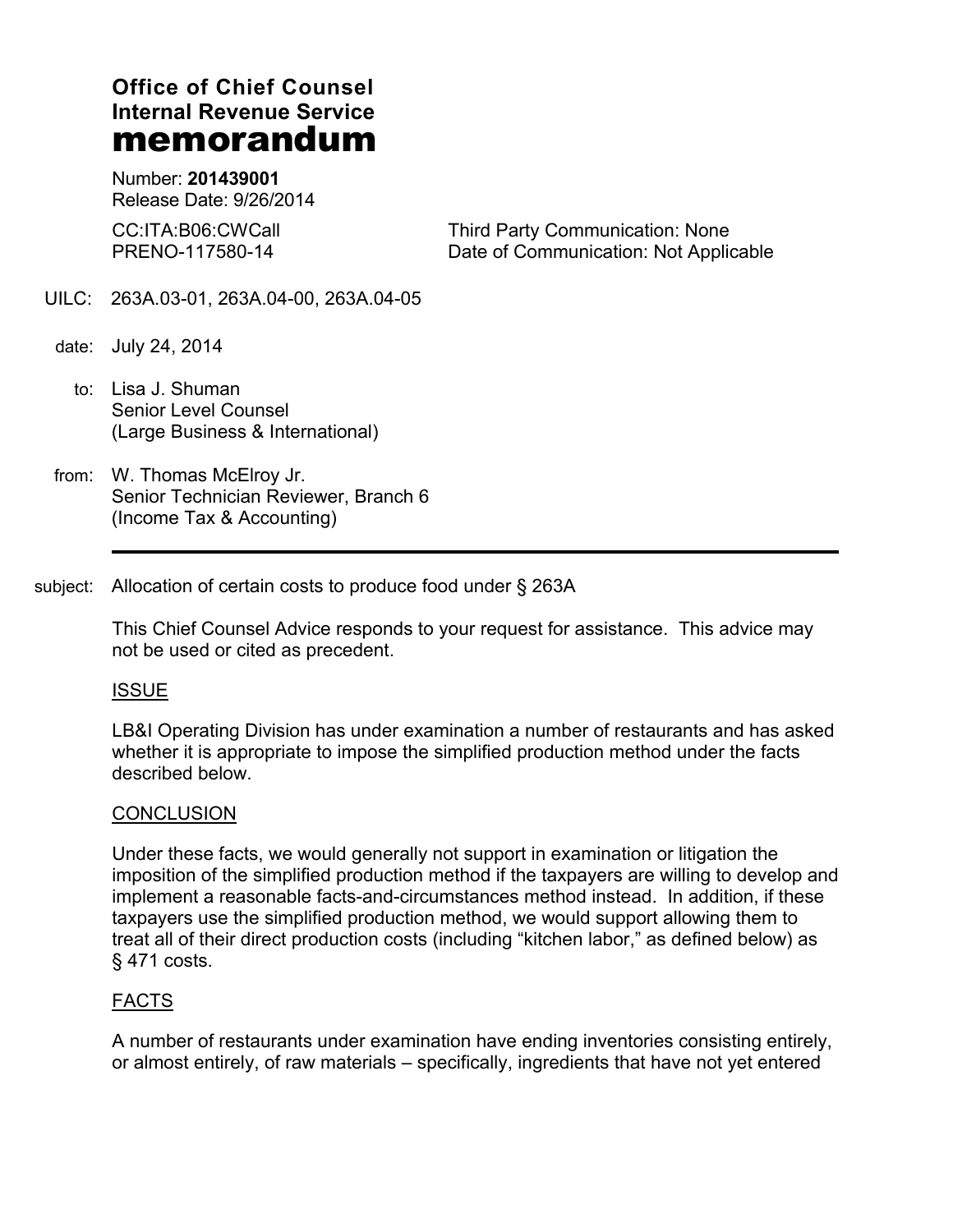the restaurant's production process.<sup>1</sup> These restaurants are generally treating costs incurred related to the kitchen ("back of the house") as capitalizable production costs and costs incurred related to the serving area ("front of the house") as non-capitalizable costs under § 263A. However, some of these restaurants have not capitalized under § 263A certain back-of-the-house costs incurred to produce food, including cook and preparation-cook wages related to producing food (collectively, "kitchen labor").

## LAW AND ANALYSIS

 $\overline{a}$ 

Sections 263A(a) and 1.263A-1(a)(3)(ii) provide, in part, that taxpayers that produce real or tangible personal property must capitalize: (1) all direct costs of producing the property; and (2) the property's properly allocable share of indirect costs.

Section 1.263A-1(e)(2)(i)(B) provides that direct labor costs include the costs of labor that can be identified or associated with particular units or groups of units of specific property produced.

Section 1.263A-1(e)(3)(i)(A) provides, in part, that indirect costs are all costs other than direct material costs and direct labor costs (in the case of property produced), and that indirect costs are properly allocable to property produced when the costs directly benefit or are incurred by reason of the performance of production activities.

Section 1.263A-1(c)(1) provides that taxpayers must allocate or apportion costs to various activities, including production activities. This section also provides that after § 263A costs are allocated to production activities, the costs are generally allocated to the items of property produced during the taxable year and capitalized to the items that remain on hand at the end of the taxable year.

Section 1.263A-3(a)(2)(iii)(2)(B) addresses the production of food by the in-store bakery of a retail grocery business. The example concludes that the taxpayer's baking activity is production activity (even though under those particular facts, the grocery store is not required to capitalize the costs of producing baked goods because the production activity is *de minimis* and incident to its activities as a small reseller).

Section 1.263A-1(f)(1) allows producers to use the simplified production method under § 1.263A-2(b) to allocate direct and indirect costs to eligible property produced rather than a "facts-and-circumstances" method, which includes a specific identification method, standard cost method, burden rate method, or any other reasonable allocation method (as defined under the principles of  $\S$  1.263A-1(f)(4)). A reasonable facts-andcircumstances method is generally more precise than the simplified production method

 $<sup>1</sup>$  Restaurants generally purchase, process, and combine ingredients to produce food for sale to</sup> customers. We assume for purposes of this memo that the processing and combining of ingredients by the restaurants under examination is production under §  $263A(g)(1)$  and § 1.263A-2(a)(1). Whether an activity is production under  $\S$  263A(g)(1) and  $\S$  1.263A-2(a)(1) depends on all the facts and circumstances.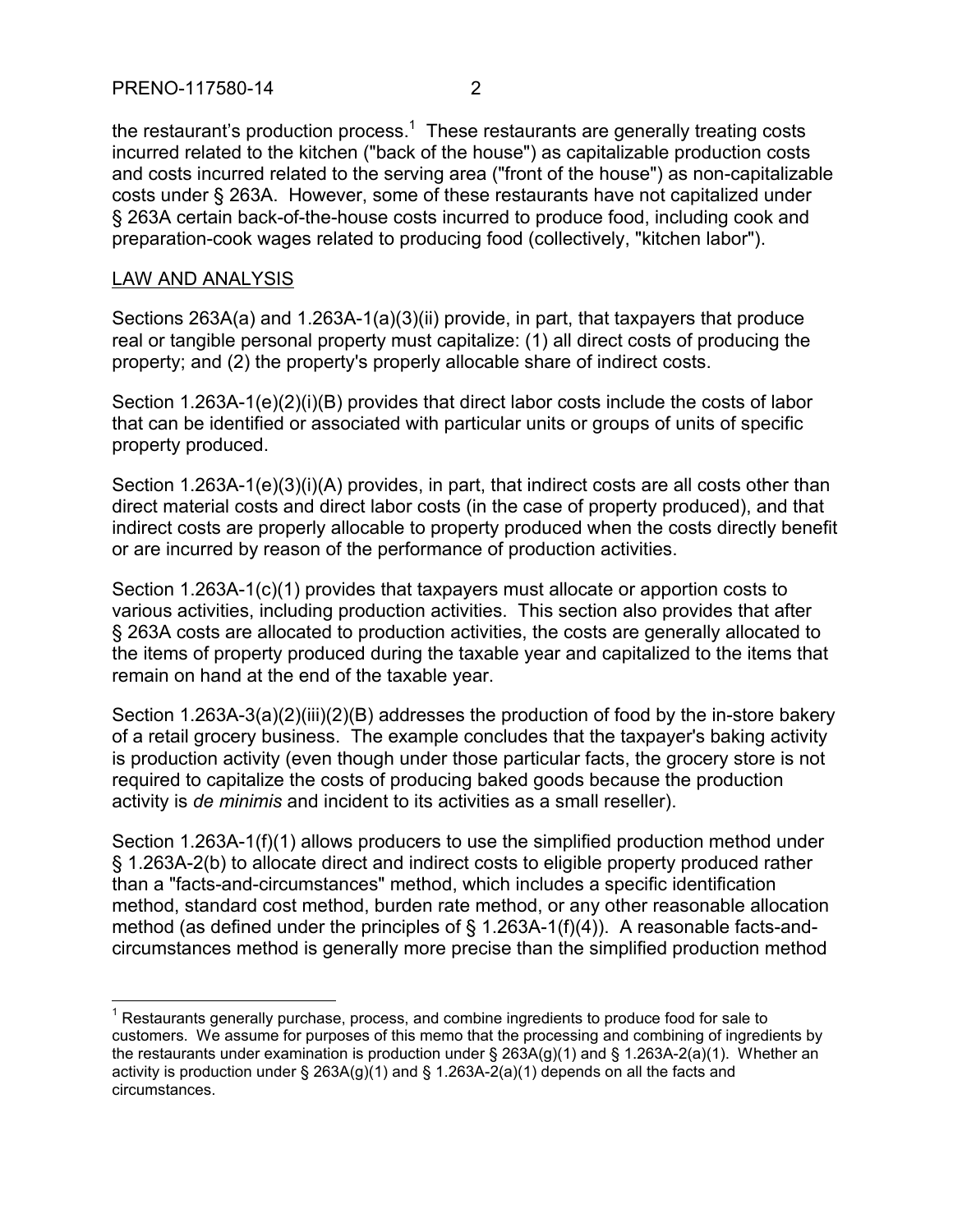because costs can be allocated on the basis of a cause and effect or other reasonable relationship.

The simplified production method uses an allocation formula to determine the additional § 263A costs allocable to ending inventories of property produced and other "eligible" property on hand at the end of the taxable year. The simplified production method allocates additional § 263A costs to ending inventory using an allocation formula that is based on the relationship between the amount of inventory costs incurred during the taxable year that are on hand at the end of the taxable year (§ 471 costs remaining on hand at year end) and the amount of inventory costs incurred during the taxable year  $(S$  471 costs incurred during the taxable year). See  $S$  1.263A-2(b)(3)(ii)(A) and (B).

Section 1.263A-1(d)(2)(i) provides that § 471 costs are the costs, other than interest, that the taxpayer capitalized under its method of accounting immediately prior to the effective date of § 263A. Section 1.263A-1(d)(2)(ii) provides that, for taxpayers not in existence prior to the effective date of § 263A, § 471 costs generally are the costs, other than interest, that the taxpayer would have been required to capitalize under its method of accounting had it been in existence immediately prior to the effective date of § 263A.

Under these facts, the restaurants have on hand at the end of the taxable year ending inventories consisting entirely, or almost entirely, of ingredients that have not yet entered the restaurant's production process. Accordingly, if kitchen labor were treated as additional § 263A costs under the simplified production method, a significant amount of kitchen labor would be capitalized to the raw materials in ending inventory, even though kitchen labor costs typically relate almost entirely to the production of food that is no longer on hand. However, if kitchen labor were treated as a § 471 cost under the simplified production method or if a more precise facts-and-circumstances method were used, these costs would be allocated to the cost of produced food included in cost of goods sold.

Moreover, if the Service imposed the simplified production method with kitchen labor treated as an additional § 263A cost, the restaurant may request to change its method of accounting to treat kitchen labor as a § 471 cost or change to a more precise factsand-circumstances method and our office generally would grant such changes as appropriate.

Consequently, under these facts, even though a restaurant may use the simplified production method, we would generally not support the imposition of this method in examination or litigation if the taxpayer is willing to develop and implement a reasonable facts-and-circumstances method instead. In addition, under these facts, if the taxpayer uses the simplified production method, we would support allowing the taxpayer to treat all of their direct production costs (including kitchen labor) as § 471 costs under that method rather than as additional § 263A costs.